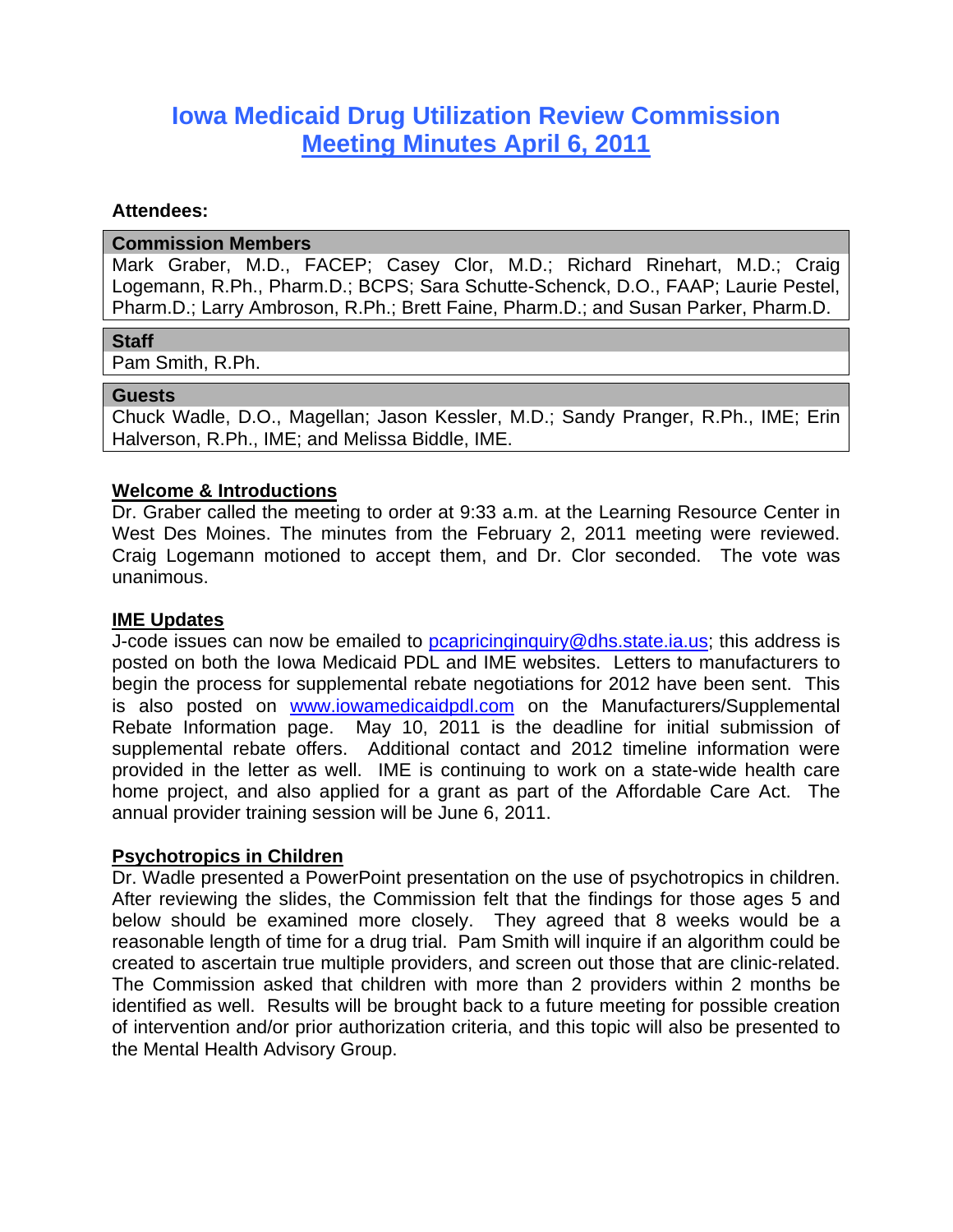# **Prevalence Report Summary**

Statistics from January though February 2011 were discussed, including: cost per user (\$238.02), number of total prescriptions dispensed (a decrease of 1.8% compared to the previous reporting period), average cost per prescription (\$60.11), and generic utilization (77.0%). The total paid amount decreased by 1.7% from the previous period. There were 167,174 unique users, which is 4.5% more than the total for November and December. Lists of the top 20 therapeutic classes were provided. Atypical Antipsychotics were the most expensive, and Long-Acting Amphetamines came in second. SSRIs had the highest prescription count, and Beta-Lactams/Clavulanate Combinations came in second. The top 100 drugs were also reviewed. Nine of the ten most expensive medications were mental health drugs, including 3 different strengths of Abilify. Pam Smith will see if all strengths of each drug could be combined on one line to provide a more accurate picture of overall expenditures. Hydrocodone/apap had the highest prescription count.

## **Case Studies**

Pam Smith presented 4 case studies. Recommendations by Commissioners from these four examples resulted in annualized total savings of \$5,360.19 pre-rebate (state and federal).

# **Public Comment**

Aleksandra Sundberg from Novartis spoke about Gilenya. Barbara Felt from GlaxoSmithKline talked about the asthma population and the corresponding focus study recommendations to be discussed later in the meeting. Julie Zatizabal from EMD Serono, spoke about Egrifta. Richard Wurdesen from AstraZeneca spoke about Crestor.

# **Prior Authorization**

*Colchicine (Colcrys):* The Commission reviewed the prior authorization criteria as follows:

*Prior authorization is not required for colchicine (Colcrys®) for the treatment of acute gout for three (3) tablets per 60-day period. Prior authorization is required for colchicine (Colcrys®) for the treatment of chronic hyperuricemia/gout prophylaxis or Familial Mediterranean fever. Payment will be considered under the following conditions:* 

- *1) Chronic hyperuricemia/gout prophylaxis following a trial and therapy failure at a therapeutic dose with allopurinol or probenecid. A quantity limit of sixty (60) tablets per thirty (30) days will be applied, when criteria for coverage for chronic hyperuricemia or gout prophylaxis are met.*
- *2) Familial Mediterranean fever. A maximum quantity limit of 120 tablets per thirty (30) days will be applied for this diagnosis.*

*The required trials may be overridden when documented evidence is provided that the use of these agents would be medically contraindicated.* 

Dr. Clor motioned to accept the recommended criteria, and Dr. Rinehart seconded. The motion was unanimous.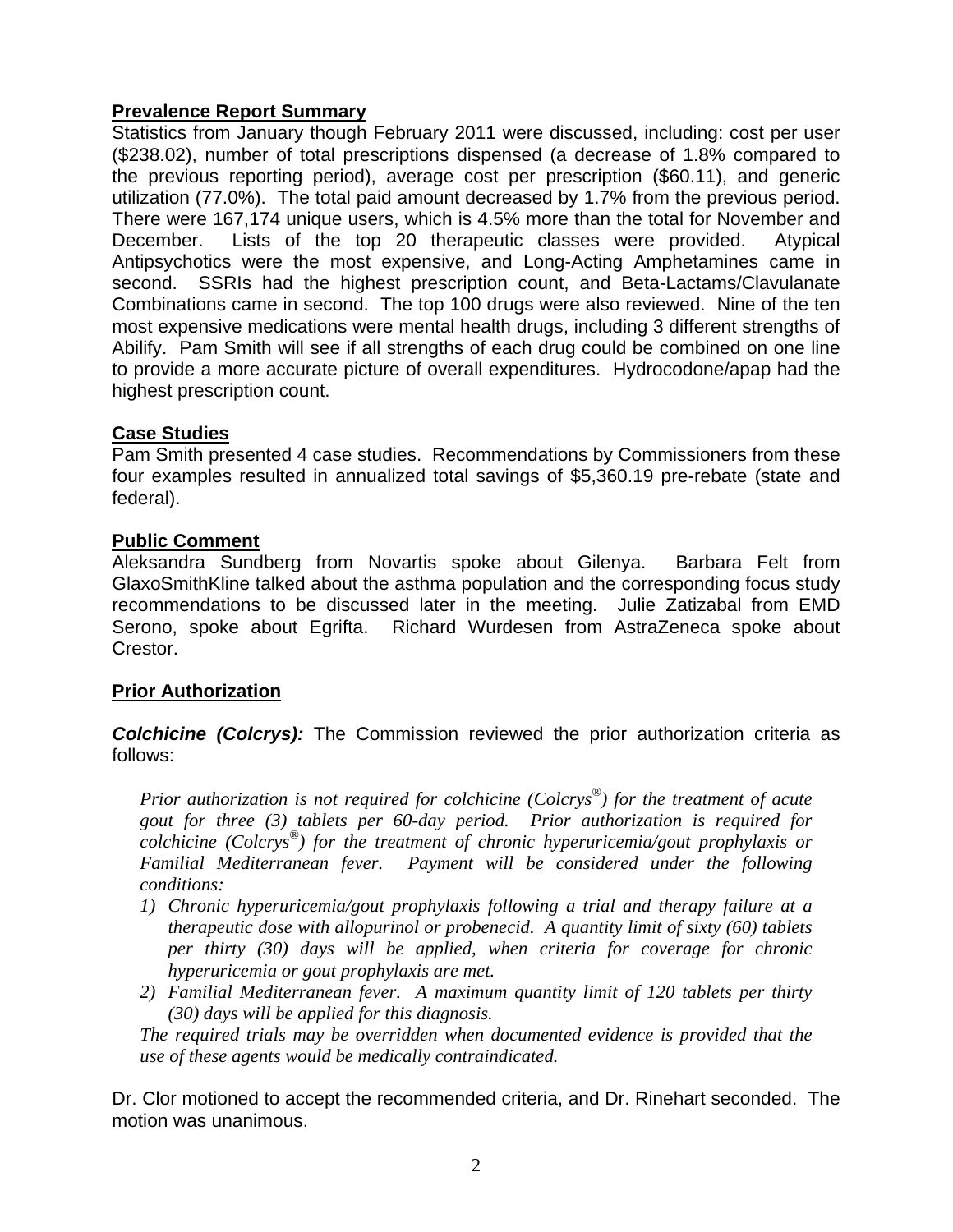**Tesamorelin (Egrifta):** The Commission deemed this medication not medically necessary, so it will not be covered. Craig Logemann motioned to make this a noncovered drug, and Brett Faine seconded. All members were in favor of the motion. Pam Smith will contact some providers as requested to get their opinions on this decision.

*Fingolimod (Gilenya):* The Commission reviewed the prior authorization criteria as follows:

*A prior authorization is required for Gilenya™. Payment will be considered under the following conditions:* 

- *1. A diagnosis of relapsing forms of multiple sclerosis, AND*
- *2. A previous trial and therapy failure with a preferred interferon or non-interferon used to treat multiple sclerosis.*

*The required trial may be overridden when documented evidence is provided that the use of these agents would be medically contraindicated.* 

Dr. Clor motioned to accept the recommended criteria, and Larry Ambroson seconded. The vote was unanimous. A quantity limit of 1 capsule per day was also recommended.

*Topical Immunomodulators:* The Commission reviewed the prior authorization criteria as follows:

*Prior authorization is required for topical immunomodulators. Payment for pimecrolimus (Elidel®) or tacrolimus (Protopic®) 0.03% will be considered for nonimmunocompromised patients two years of age and older and tacrolimus (Protopic®) 0.1% for members 16 years of age and older when there is an adequate trial and therapy failure with two preferred topical corticosteroids. If criteria for coverage are met, requests will be approved for one tube per 90 days to ensure appropriate short-term and intermittent utilization of the medication. Quantities will be limited to 30 grams for use on the face, neck, and groin, and 60 grams or 100 grams for all other areas. The required trials may be overridden when documented evidence is provided that use of these agents would be medically contraindicated.* 

The Commission had no further changes. As this was the second review of these criteria, no motion was necessary.

*Proton Pump Inhibitors:* The Commission reviewed the prior authorization criteria as follows:

*Prior authorization is not required for the preferred proton pump inhibitors (PPI) for a cumulative 60-days of therapy per 12-month period. Prior authorization will be required for all non-preferred proton pump inhibitors as indicated on the Iowa Medicaid Preferred Drug List beginning the first day of therapy. Payment for a non-preferred proton pump inhibitor will be authorized only for cases in which there is documentation of previous trials and therapy failures with three preferred products. Prior authorization is required for any PPI usage longer than 60 days or more frequently than one 60-day*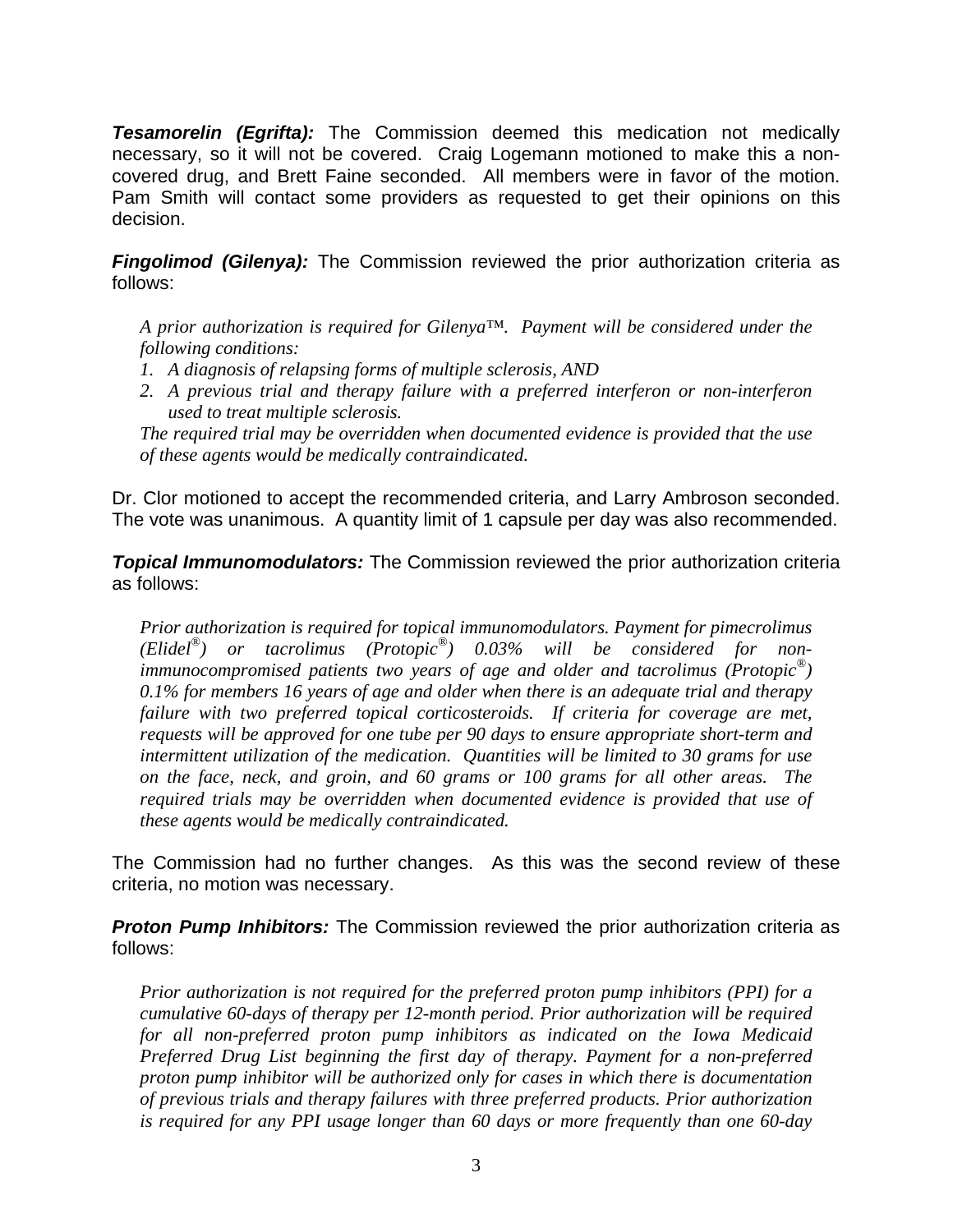*course per 12-month period. The 12-month period is patient specific and begins 12 months before the requested date of prior authorization. Payment for usage beyond these limits will be authorized for cases in which there is a diagnosis of:* 

- *1. Specific Hypersecretory conditions (Zollinger-Ellison syndrome, systemic mastocytosis, multiple endocrine adenomas).*
- *2. Barrett's esophagus.*
- *3. Erosive esophagitis*
- *4. Symptomatic gastroesophageal reflux after documentation of previous trials and therapy failure with at least one histamine H2-receptor antagonist at full therapeutic doses. Requests for PPIs exceeding one unit per day will be considered after documentation of a therapeutic trial and therapy failure with concomitant use of once daily PPI dosing and a bed time dose of a histamine H2-receptor antagonist. Upon failure of the combination therapy, subsequent requests for PPIs exceeding one unit per day will be considered on a short term basis (up to 3 months). After the three month period, a retrial of the recommended once daily dosing will be required. A trial of the recommended once daily dosing will be required on an annual basis for those patients continuing to need doses beyond one unit per day.*
- *5. Recurrent peptic ulcer disease after documentation of previous trials and therapy failure with at least one histamine H2-receptor antagonist at full therapeutic doses and with documentation of either failure of Helicobacter pylori treatment or a negative Helicobacter pylori test result.*

A quantity limit of one unit per day for all PPIs was also recommended. The Commission had no further changes. As this was the second review of these criteria, no motion was necessary.

*Selected Brand Name Drugs:* The Commission reviewed the prior authorization criteria as follows:

*Prior authorization is required for selected brand-name drugs, as determined by the Department, for which there is available an "A" rated bioequivalent generic product as determined by the Federal Food and Drug Administration, unless the brand drug has been designated by the Department as preferred (payable) under the Iowa Medicaid Preferred Drug List (PDL). For prior authorization to be considered, the prescriber must submit a completed Selected Brand Name PA form with:* 

- *Documentation of trials and therapy failures with two different generic manufacturers of the same chemical entity, if available. If an allergy to an inactive component is suspected, the second trial must be with a generic product that does not contain the allergen, if available.*
- *Documentation of the failure must include the specific adverse reaction as defined by the FDA (See Section B of the Select Brand Name form). Intolerances, such as nausea or vomiting, to the generic drug will not be considered as a basis for approval.*
- *Trials may be overridden when evidence is provided that use of the generic product would be medically contraindicated.*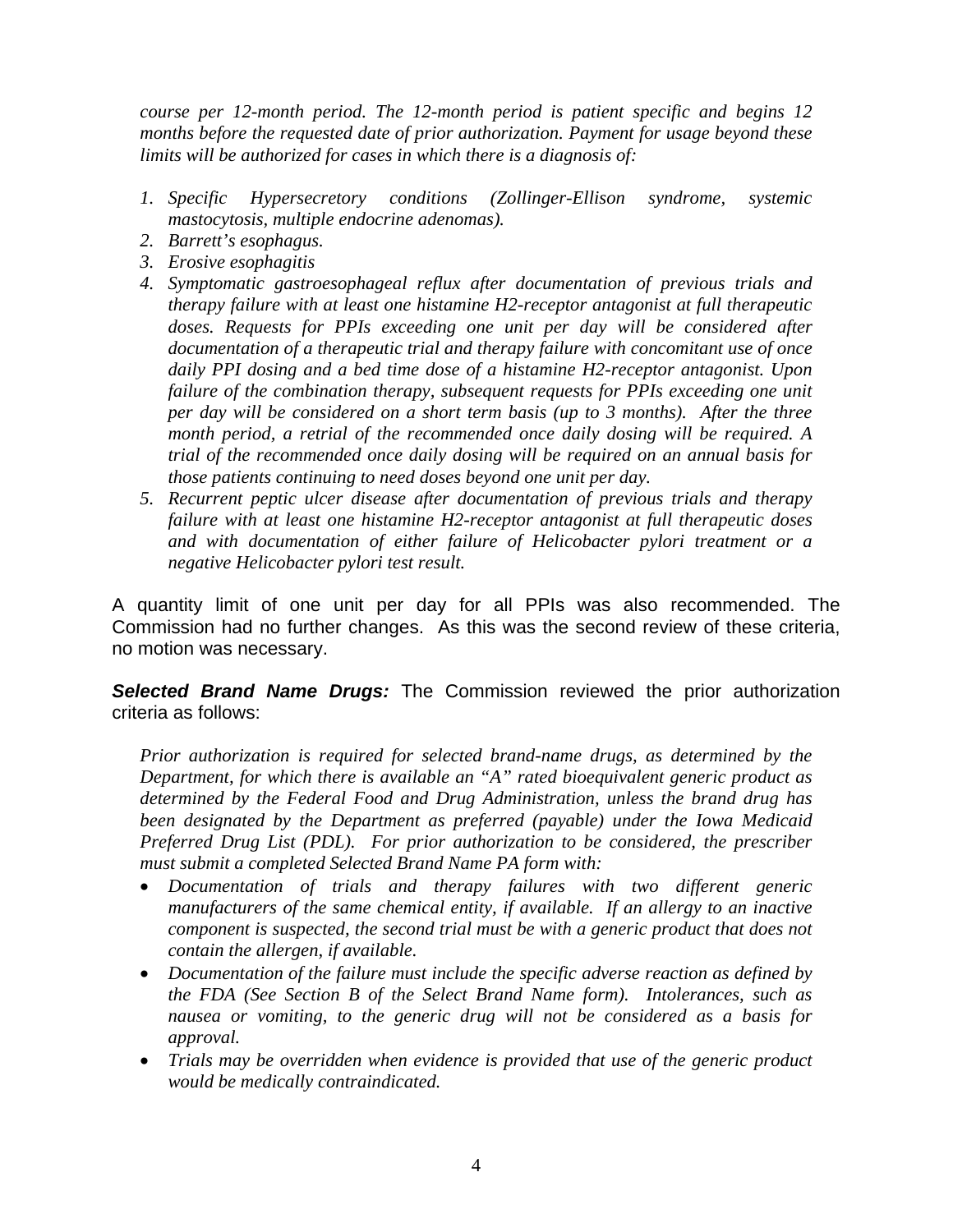The Commission had no further changes. As this was the second review of these criteria, no motion was necessary.

*Vitamins, Minerals and Multiple Vitamins:* The DUR Commission reviewed the prior authorization criteria as follows:

*Payment for vitamins, minerals and multiple vitamins for treatment of specific conditions*  will be approved when there is a diagnosis of specific vitamin or mineral deficiency *disease or for patients under 21 years of age if there is a diagnosed disease which inhibits the nutrition absorption process as a secondary effect of the disease. (Prior approval is not required for prescribed multi-vitamins with or without iron or vitamin D supplements for patients under 12 months of age or a prescription product primarily classified as a blood modifier, if that product does not contain more than three vitamins/minerals or for products principally marketed as prenatal vitamin-mineral supplements.)* 

The Commission had no further changes. As this was the second review of these criteria, no motion was necessary.

## **Public Comment**

There were no public comments provided.

# **Focus Studies**

*Cholesterol Lowering Medications Post-MI:* This was a follow-up discussion, and the Commission had no further comments.

*Serotonin Syndrome Drug Interactions:* The Commission wanted to know how many unique prescribers were involved. They also want to develop a focus study and contact the prescribers of those members who have a past medical history of serotonin syndrome and/or past medical history of hyperthermia to alert them of the possible drug-drug interaction. Anyone with 60 or less tramadol will be excluded from the mailing.

*Atypical Antipsychotics and Metabolic Screening:* The Commission wanted to develop a DUR Digest article to update providers on the progress in this area but encourage continued improvement in monitoring. Additionally, medical societies will be contacted, to inquire if they would publish this article as well.

*Utilization of Drugs on Beers List:* The Commission wished to develop a focus study and contact the prescribers of those patients using a drug considered to always be avoided (phenobarbital, flurazepam, butabarital, mephobarbital), recommending they switch to an alternative treatment (or discontinue altogether) since these products are considered to always be avoided in the elderly.

*Antidepressant Use in Children:* The Commission wants to develop a focus study and contact the prescribers of the 314 members using an antidepressant that do not have a mental health diagnosis in their medical claims.